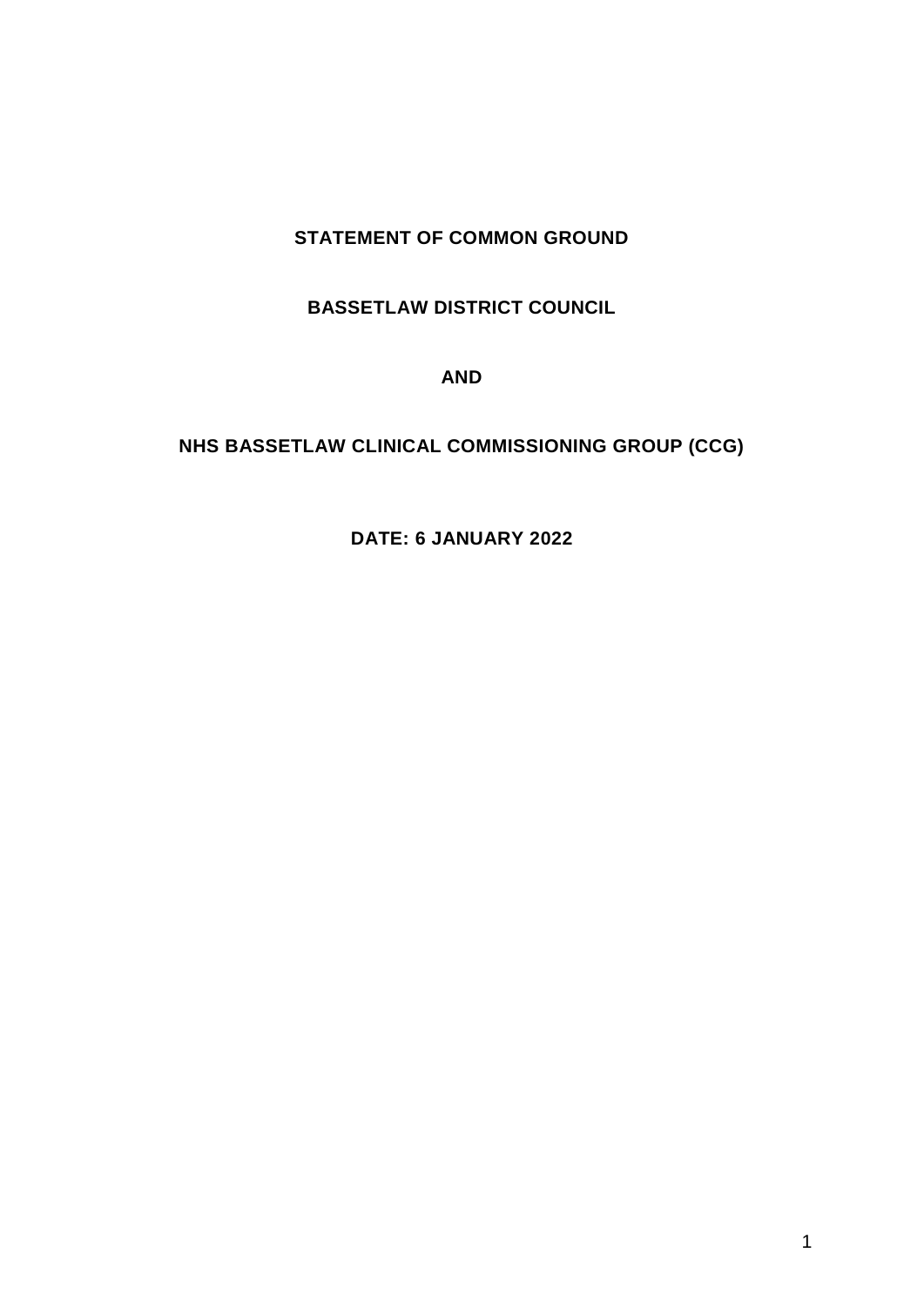**Parties:** 

**Bassetlaw District Council**

**NHS Bassetlaw Clinical Commissioning Group**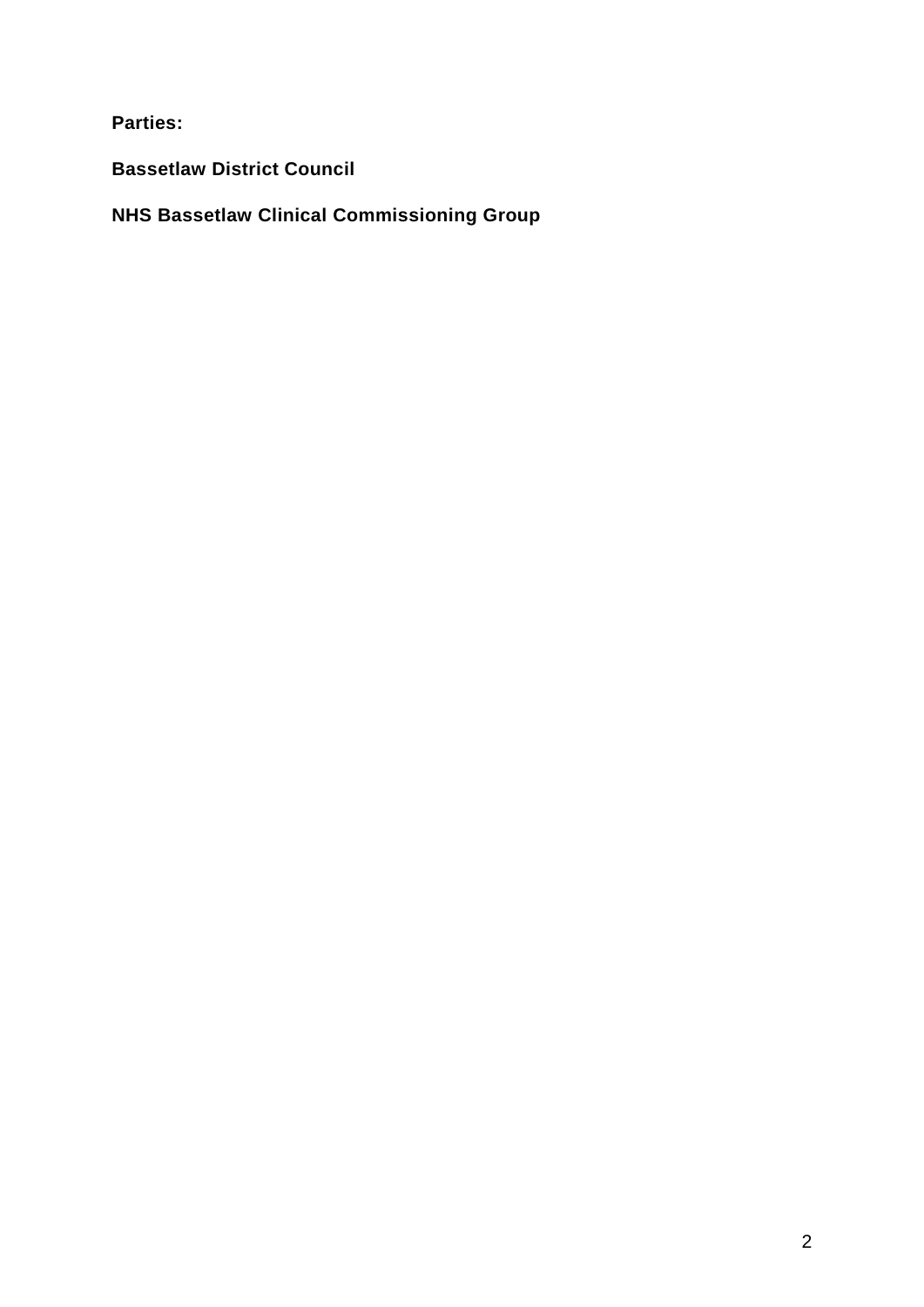# **1. Introduction**

- 1.1 This Statement of Common Ground (SoCG) has been developed in order to address strategic planning matters between the parties consisting of Bassetlaw District Council (DC), NHS Bassetlaw Clinical Commissioning Group (CCG) and Doncaster and Bassetlaw NHS Teaching Hospitals NHS Foundation Trust (NHS Foundation Trust).
- 1.2 In relation to strategic planning matters, section 33A(4) of the Planning and Compulsory Purchase Act 2004 (PCPA 2004) indicates that Local Planning Authorities have a duty to cooperate with prescribed bodies identified in paragraph (a), (b) or (c) or subsection (9) of the PCPA 2004. This approach is also a requirement of national planning policy. Paragraph 35 of the National Planning Policy Framework seeks to ensure that the Local Plan is deliverable over the plan period, and based on effective joint working on cross-boundary strategic matters that have been dealt with rather than deferred, as evidenced by the statement of common ground.
- 1.3 Both parties are prescribed bodies for the purposes of the Duty to Cooperate.
- 1.4 The Statement sets out the confirmed points of agreement between Bassetlaw DC, NHS Bassetlaw CCG and the NHS Foundation Trust with regard to strategic planning matters arising from the Bassetlaw Local Plan, specifically:
	- a) Bassetlaw Garden Village
	- b) Healthy place-making
	- c) Healthcare provision
	- d) Infrastructure delivery
- 1.5 The purpose of the Statement of Common Ground is to inform relevant stakeholders about the areas of agreement or otherwise between Bassetlaw DC and NHS Bassetlaw CCG in relation to key strategic matters contained in the Bassetlaw Local Plan (2020-2038).

#### **2.0 Background and Governance**

- 2.1 Bassetlaw DC is the Local Planning Authority (LPA) for its administrative area. In relation to the Bassetlaw Local Plan NHS Bassetlaw CCG is responsible for planning and buying ('commissioning') local health care services with exception of GP Services, which are commissioned by NHS England. NHS Bassetlaw CCG is focussed around three Primary Care networks, which includes GP sites and local branch sites.
- 2.2 The development of the Bassetlaw Local Plan has been enhanced by ongoing collaborative work to ensure that strategic planning matters are appropriately addressed. Bassetlaw DC, the NHS Bassetlaw CCG and lead health partners meet quarterly at the Bassetlaw Strategic Estate meetings. BDC form part of the Bassetlaw Place Partnership. NHS Bassetlaw CCG sit on the Consultative Group for the development of the Bassetlaw Garden Village which meets quarterly. The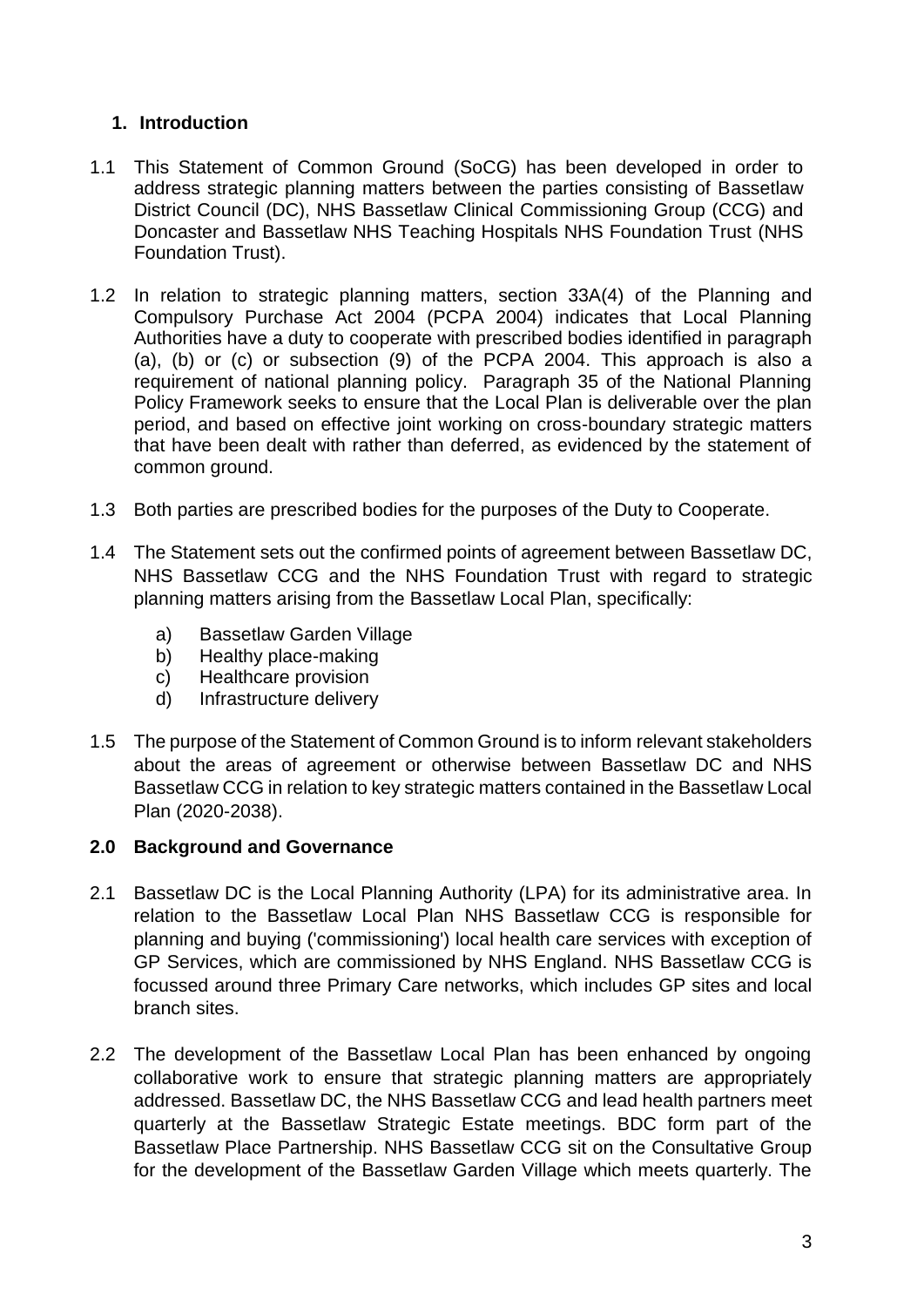parties also liaise on specific strategic planning matters when required throughout the year.

- 2.3 Representations were submitted by the NHS Bassetlaw CCG to all consultation stages of Bassetlaw DC's emerging Local Plan most recently in October 2021. These have been considered and where appropriate informed the development of subsequent stages of the Plan.
- 2.4 This Statement of Common Ground reflects the current position between Bassetlaw DC and the NHS Bassetlaw CCG. It will be updated as and when required.
- 2.5 Bassetlaw DC and the NHS Bassetlaw CCG will continue to meet to discuss strategic planning matters as the Bassetlaw Local Plan progresses to submission and examination. As a minimum, a meeting will take place prior to submission of the Bassetlaw Local Plan for examination.

#### **3.0 Areas of Common Ground**

#### **3.1 Bassetlaw Garden Village**

- 3.1.1 The Bassetlaw Garden Village is a proposed site allocation in the Bassetlaw Local Plan. To support the delivery of the Garden Village, Bassetlaw DC have established a governance framework; the NHS Bassetlaw CCG sit on the Consultative Group. NHS Bassetlaw CCG agree that through this group, they have supported the principle of the Bassetlaw Garden Village and agreed the Bassetlaw Garden Village Vision Statement in August 2021.
- 3.1.2 The Bassetlaw Garden Village will be delivered over two plan periods. The Bassetlaw Local Plan indicates the site is expected to commence delivery from 2032. Both parties agree to ensure that potential acute and primary healthcare impacts associated with the first phase (590 dwellings) is appropriately identified and mitigated through the Local Plan.
- 3.1.3 Bassetlaw DC also agree to ensure that subsequent phases of development and their healthcare impacts are appropriately identified and mitigated through future Local Plan reviews and associated Infrastructure Delivery Plans. Bassetlaw DC agree to work with NHS Bassetlaw CCG to ensure the Local Plan policy wording is appropriately modified to ensure that potential healthcare impacts associated with future phases of the Bassetlaw Garden Village are identified and delivered in a timely manner.
- 3.1.4 Bassetlaw DC and NHS Bassetlaw CCG agree to sign a separate SOCG with the other members of the Consultative Group in relation to points of agreement or otherwise for Bassetlaw Garden Village.

#### **3.2 Healthy place-making**

3.2.1 NHS Bassetlaw CCG confirm their support for the approach the Bassetlaw Local Plan takes to healthy place-making, including the promotion of the 20 minute neighbourhood and the requirement in Policy ST44 that developments of 50 or more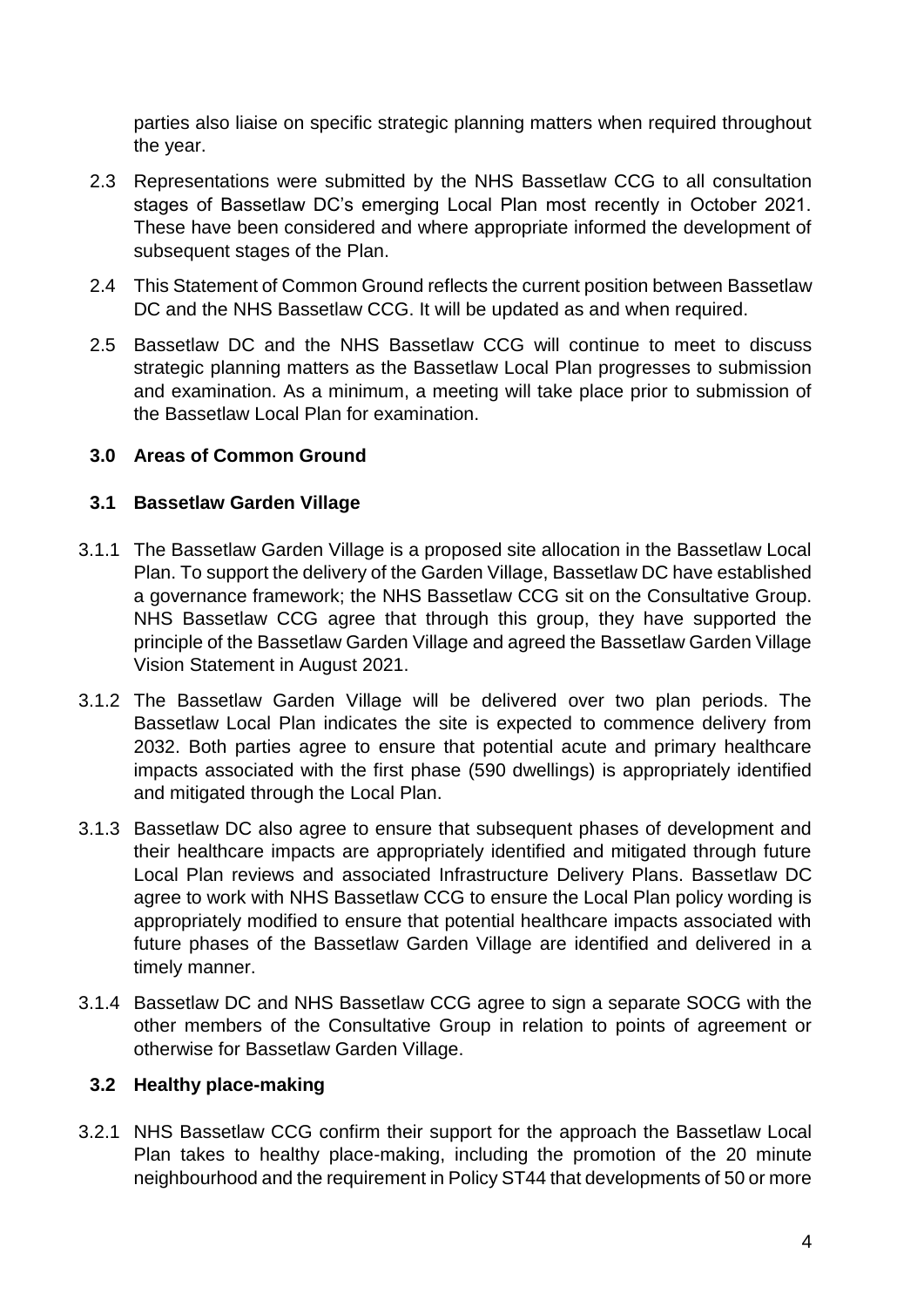dwellings should submit a health impact assessment based upon the NCC Rapid Health Impact Assessment Matrix.

3.2.2 During the production the Healthy Bassetlaw development accreditation scheme, Bassetlaw DC agree to liaise with NHS Bassetlaw CCG to ensure the content is appropriate.

# **3.3 Healthcare provision**

3.3.1 The Bassetlaw Local Plan proposes a site allocation at Ordsall South in Retford (site HS13). Policy 27 identifies that Ordsall South should provide a health care hub, anticipated to include a GP branch site and community healthcare facilities, to meet identified needs arising as a consequence of the new development over the plan period and thereafter. NHS Bassetlaw CCG confirm their support for the scheme in this location, and agree to work positively with Bassetlaw DC and the site promoter to agree the provision of a health care hub within the site promoter's emerging masterplan.

## **3.4 Infrastructure Delivery**

- 3.4.1 Policy ST58 identifies that new development will be required to make provision for a range of physical, social and green infrastructure to address the impacts associated with new development. This includes acute and primary healthcare facilities. Both parties agree that supporting infrastructure will need to be delivered in a timely manner, and appropriately funded, as agreed with the relevant infrastructure partner(s), and as identified through the Council's Infrastructure Delivery Plan, to provide a policy compliant and deliverable scheme.
- 3.4.2 Bassetlaw DC agree to use planning obligations, including developer contributions, the Community Infrastructure Levy and/or land to address the adverse impacts of new development upon healthcare facilities. NHS Bassetlaw CCG is the Local Health Authority for Bassetlaw district, and agrees that at the time of writing, the current cost of acute and primary health care facilities identified per dwelling and the timescale for delivery of healthcare infrastructure within the Infrastructure Delivery Plan have been generated by the CCG and are sufficient to meet demands from relevant development.
- 3.4.3 Both parties agree through ongoing discussions through the development management process to ensure that the potential strategic impacts on acute and primary healthcare facilities as a result of planned development in the district are delivered and funded appropriately.

# **3.5 Outstanding Matters (Areas of Disagreement)**

3.5.1 There are no outstanding matters.